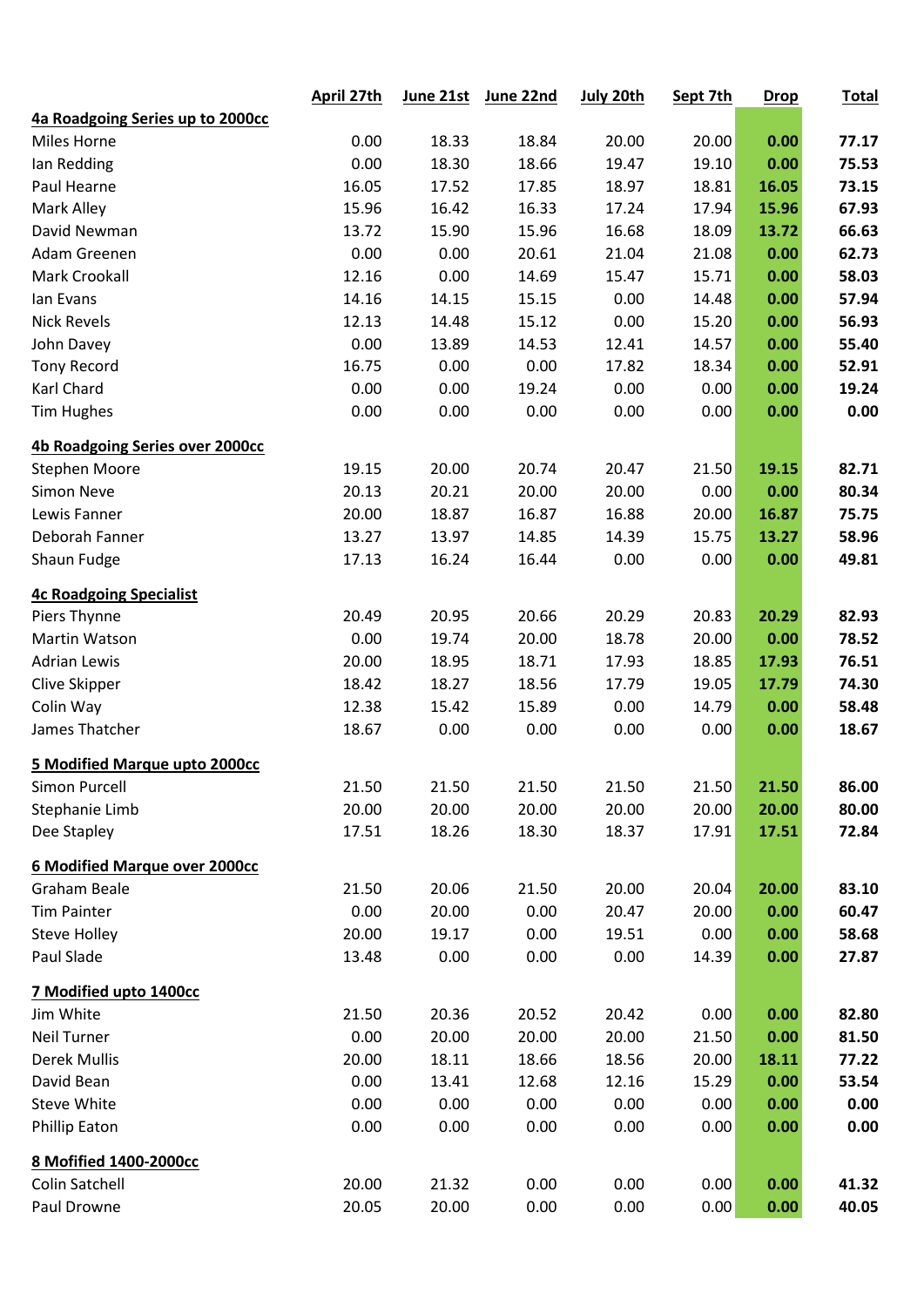| <b>Steve White</b>                                        | 0.00  | 0.00  | 0.00  | 0.00  | 20.00 | 0.00  | 20.00 |
|-----------------------------------------------------------|-------|-------|-------|-------|-------|-------|-------|
| James White                                               | 0.00  | 0.00  | 0.00  | 0.00  | 19.67 | 0.00  | 19.67 |
| 9 Modified Saloon over 2000cc                             |       |       |       |       |       |       |       |
| <b>Adrian Flagg</b>                                       | 21.00 | 20.00 | 20.10 | 21.50 | 20.61 | 20.00 | 83.21 |
| David Flagg                                               | 20.00 | 18.95 | 18.84 | 20.00 | 19.08 | 18.84 | 78.03 |
| <b>Richard Hillyer</b>                                    | 0.00  | 16.09 | 15.90 | 17.98 | 16.73 | 0.00  | 66.70 |
|                                                           |       |       |       |       |       |       |       |
| 10 Modified Saloon over 2000cc                            |       |       |       |       |       |       |       |
| Mark Walker                                               | 20.00 | 0.00  | 0.00  | 16.16 | 0.00  | 0.00  | 36.16 |
| Mike Butler                                               | 0.00  | 0.00  | 20.00 | 0.00  | 0.00  | 0.00  | 20.00 |
| 11 Modified Specialist upto 2000cc                        |       |       |       |       |       |       |       |
| <b>Ritchie Gatt</b>                                       | 21.00 | 21.50 | 21.50 | 21.00 | 21.25 | 21.00 | 85.25 |
| <b>Andrew Davis</b>                                       | 0.00  | 0.00  | 0.00  | 0.00  | 0.00  | 0.00  | 0.00  |
| <b>12 Modified Specialist over 2000cc</b>                 |       |       |       |       |       |       |       |
| Mike Rudge                                                | 20.00 | 21.00 | 21.50 | 21.00 | 21.00 | 20.00 | 84.50 |
|                                                           |       |       |       |       |       |       |       |
| 13 Historically Interesting<br>Hugh Kemp                  | 0.00  | 21.50 | 21.50 | 20.00 | 21.50 | 0.00  | 84.50 |
| <b>Fyrth Crosse</b>                                       | 20.00 | 0.00  | 0.00  | 0.00  | 0.00  | 0.00  | 20.00 |
|                                                           |       |       |       |       |       |       |       |
| 14 Hillclimb Super sports                                 |       |       |       |       |       |       |       |
| Mark Mortimer                                             | 20.00 | 21.00 | 21.00 | 0.00  | 0.00  | 0.00  | 62.00 |
| 15 Sports Libre upto 2000cc                               |       |       |       |       |       |       |       |
| Jonathan Gates                                            | 0.00  | 20.00 | 20.46 | 20.58 | 20.25 | 0.00  | 81.29 |
| Peter Sexton                                              | 0.00  | 20.14 | 20.00 | 20.00 | 20.00 | 0.00  | 80.14 |
| Peter Steel                                               | 0.00  | 13.37 | 14.17 | 14.22 | 4.44  | 0.00  | 46.20 |
| <b>Ben Stapley</b>                                        | 21.00 | 7.22  | 0.00  | 0.00  | 0.00  | 0.00  | 28.22 |
| Hannah Stapley                                            | 20.00 | 5.62  | 0.00  | 0.00  | 0.00  | 0.00  | 25.62 |
| <b>Craig Russell</b>                                      | 0.00  | 0     | 0.00  | 11.87 | 0.00  | 0.00  | 11.87 |
| 16 Sports Libre over 2000cc                               |       |       |       |       |       |       |       |
| Keith Diggle                                              | 21.00 | 18.97 | 19.15 | 18.69 | 21.05 | 18.69 | 80.17 |
| Chris Cannell                                             | 20.00 | 20.00 | 20.00 | 20.00 | 20.00 | 20.00 | 80.00 |
| Sue Hayes                                                 | 0.00  | 17.98 | 18.58 | 18.07 | 19.40 | 0.00  | 74.03 |
| <b>17 500 Racing</b>                                      |       |       |       |       |       |       |       |
| John Forsyth                                              | 0.00  | 20.00 | 19.24 | 20.00 | 0.00  | 0.00  | 59.24 |
| 19 601-1100cc Racing                                      |       |       |       |       |       |       |       |
| James Moore                                               | 20.00 | 20.00 | 19.87 | 19.19 | 20.00 | 19.19 | 79.87 |
| Calum Kemp                                                | 0.00  | 18.94 | 20.00 | 18.66 | 19.49 | 0.00  | 77.09 |
| Euan Kemp                                                 | 0.00  | 18.54 | 19.55 | 18.68 | 18.99 | 0.00  | 75.76 |
| <b>Bradley Hobday</b>                                     | 19.80 | 20.12 | 0.00  | 0.00  | 20.14 | 0.00  | 60.06 |
| Steve Loadsman                                            | 0.00  | 15.57 | 16.75 | 18.62 | 0.00  | 0.00  | 50.94 |
| Brian Hobday                                              | 16.99 | 0.00  | 0.00  | 0.00  | 16.45 | 0.00  | 33.44 |
| Steve Boother                                             | 0.00  | 0.00  | 0.00  | 0.00  | 0.00  | 0.00  | 0.00  |
|                                                           |       |       |       |       |       |       |       |
| 20a Formula Ford upto 1994 (Kent Engines)<br>Andrew Abbey | 21.00 | 21.00 | 0.00  | 21.00 | 21.50 | 0.00  | 84.50 |
| Roger Labbett                                             | 20.00 | 20.00 | 0.00  | 20.00 | 0.00  | 0.00  | 60.00 |
|                                                           |       |       |       |       |       |       |       |